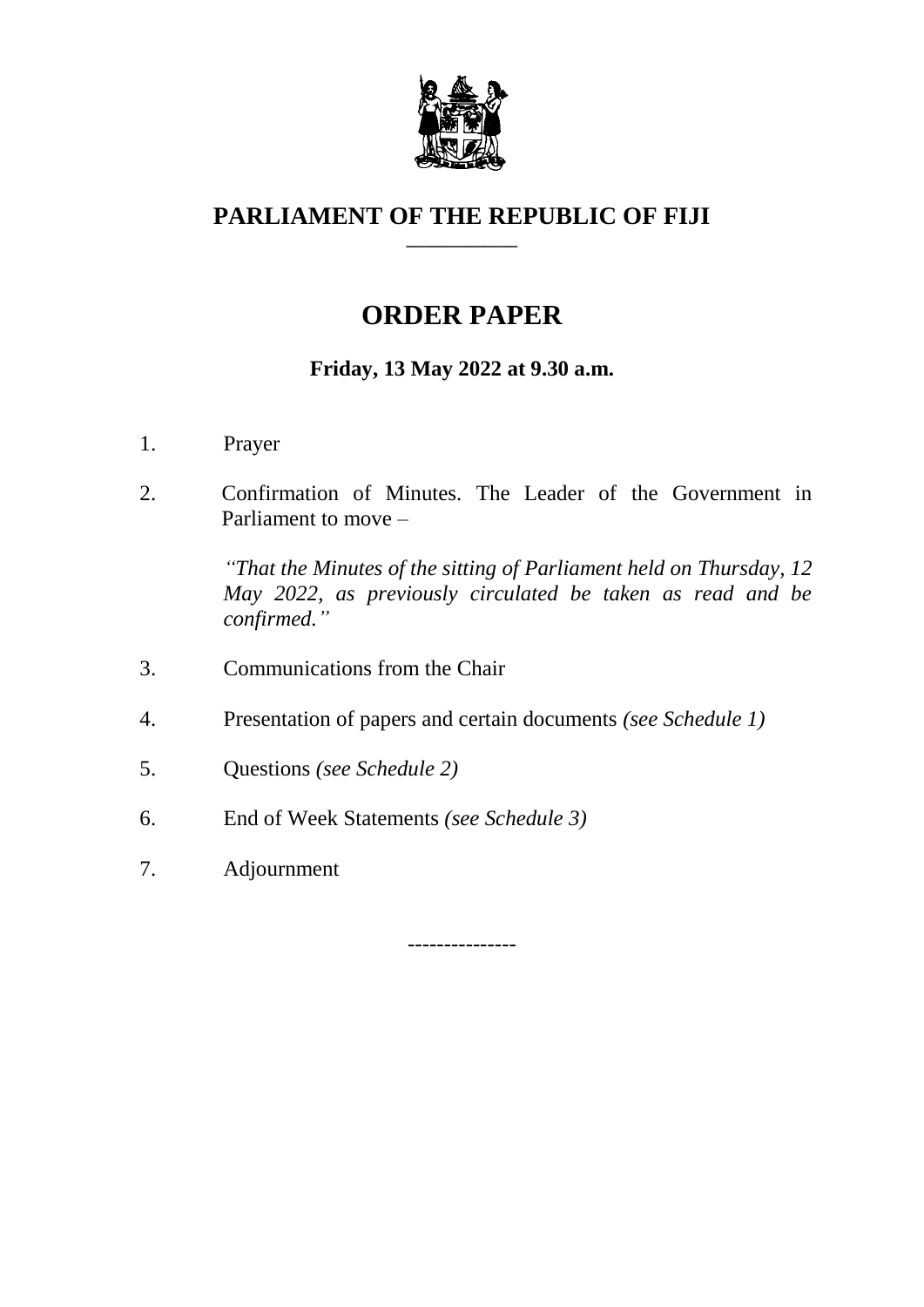#### **SCHEDULE 1 — PRESENTATION OF PAPERS AND CERTAIN DOCUMENTS**

- 1. Housing Authority 2016 Annual Report *(Parliamentary Paper No. 37 of 2018)*
- 2. Housing Authority 2017 Annual Report *(Parliamentary Paper No. 80 of 2019)*
- 3. Public Rental Board 2018 Annual Report *(Parliamentary Paper No. 38 of 2020)*
- 4. Fiji Police Force August 2018 to July 2019 Annual Report *(Parliamentary Paper No. 134 of 2019)*

## **SCHEDULE 2 — QUESTIONS**

#### **Oral Questions**

- 122/2022 Hon. Virendra Lal to ask the Minister for Women, Children and Poverty Alleviation – Can the Minister update Parliament on the Child Protection Programme, which has an allocation of \$50,000 in the Revised 2021-2022 Budget.
- 129/2022 Hon. Pio Tikoduadua to ask the Minister for Education, Heritage and Arts, and Local Government – Can the Minister inform Parliament of the reasons for the delay in the re-opening of Govind Park, Ba.
- 130/2022 Hon. Vijay Nath to ask the Minister for Women, Children and Poverty Alleviation – Given that the revised budget provided an increase in allocation of \$6million under the bus fare programme, can the Minister update Parliament on how social welfare recipients will benefit from this programme.
- 131/2022 Hon. Dr Ratu Atonio Lalabalavu to ask the Minister for Education, Heritage and Arts, and Local Government – Can the Minister update Parliament on the progress of rehabilitation of Laucala District School.
- 132/2022 Hon. Rohit Sharma to ask the Minister for Education, Heritage and Arts, and Local Government– Can the Minister update Parliament on the Teachers' Talanoa Platform which was launched on 8 September 2021.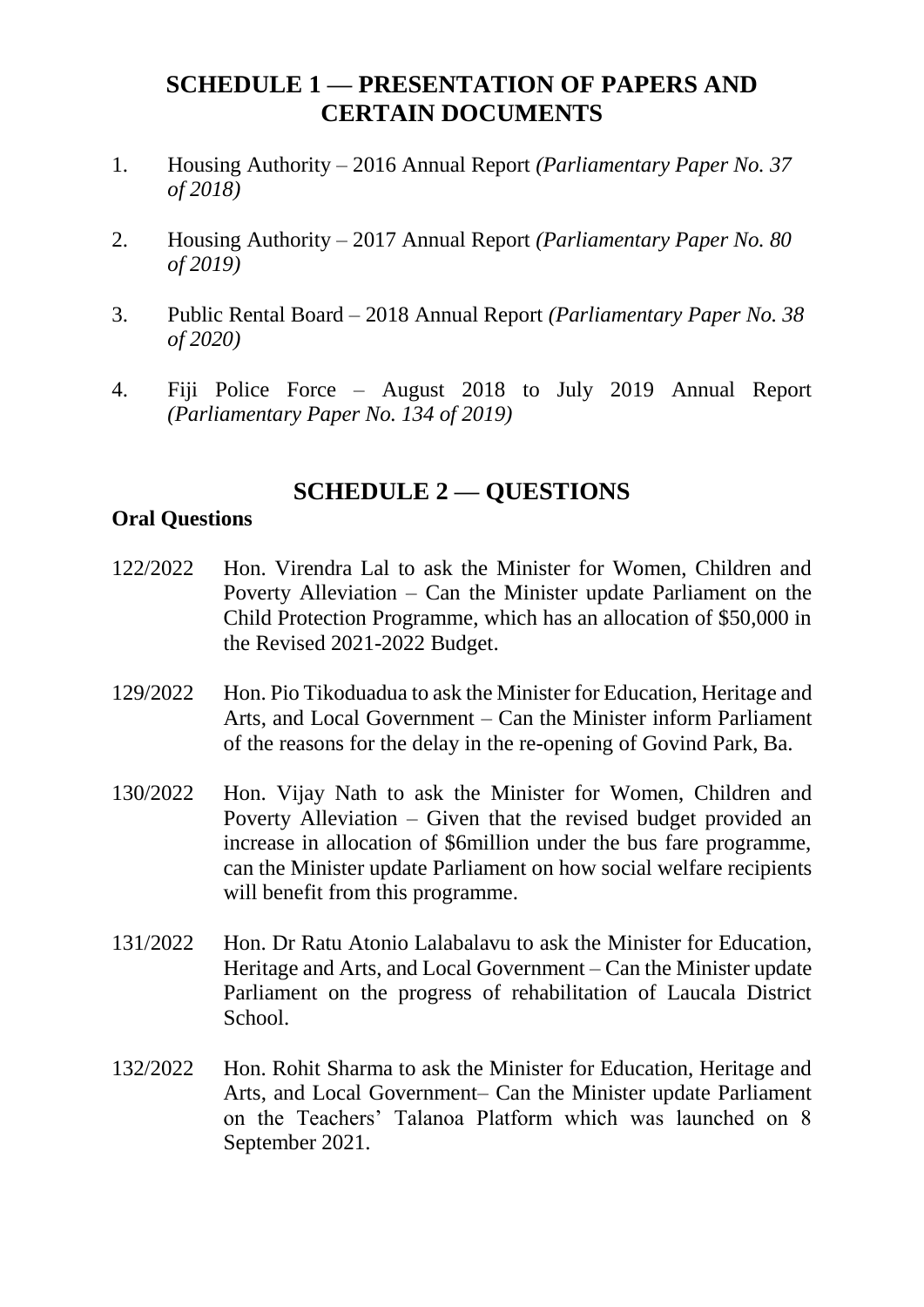- 133/2022 Hon. Peceli Vosanibola to ask the Minister for Health and Medical Services – Can the Minister update Parliament on the Breteau Index of mosquito and its implications in the transmission of dengue fever in Fiji.
- 134/2022 Hon. Sachida Nand to ask the Minister for Commerce, Trade, Tourism and Transport – In the Revised 2021-2022 Budget, the Government announced changes to Fiji's border entry conditions, can the Minister update Parliament on how this has eased international travel.
- 135/2022 Hon. Ratu Jone Seniloli to ask the Minister for Infrastructure, Meteorological Services, Lands and Mineral Resources – Can the Minister update Parliament on plans to improve water supply to Namara District in Tailevu.
- 136/2022 Hon. Alipate Nagata to ask the Attorney-General, and Minister for Economy, Civil Service, Communications, Housing and Community Development – Can the Minister update Parliament on the recently launched National Climate Finance Strategy.

#### **Written Question**

- 137/2022 Hon. Jese Saukuru to ask the Prime Minister and Minister for iTaukei Affairs, Sugar Industry, Foreign Affairs and Forestry – Can the Prime Minister update Parliament on the lease funds held in trust by the iTaukei Land Trust Board for mataqali members below 18 years, in particular –
	- (a) how many were beneficiaries since 2018; and
	- (b) the total funds held in trust for these beneficiaries annually since 2018.

# **SCHEDULE 3 — END OF WEEK STATEMENTS**

1. Hon. Salote Radrodro – Jetties and Waiting Facilities for Maritime **Travellers** 

This statement will highlight the importance of jetties and waiting facilities for maritime travellers.

2. Hon. Ro Filipe Tuisawau – Land and the State

This statement will discuss perspectives on the land and the state.